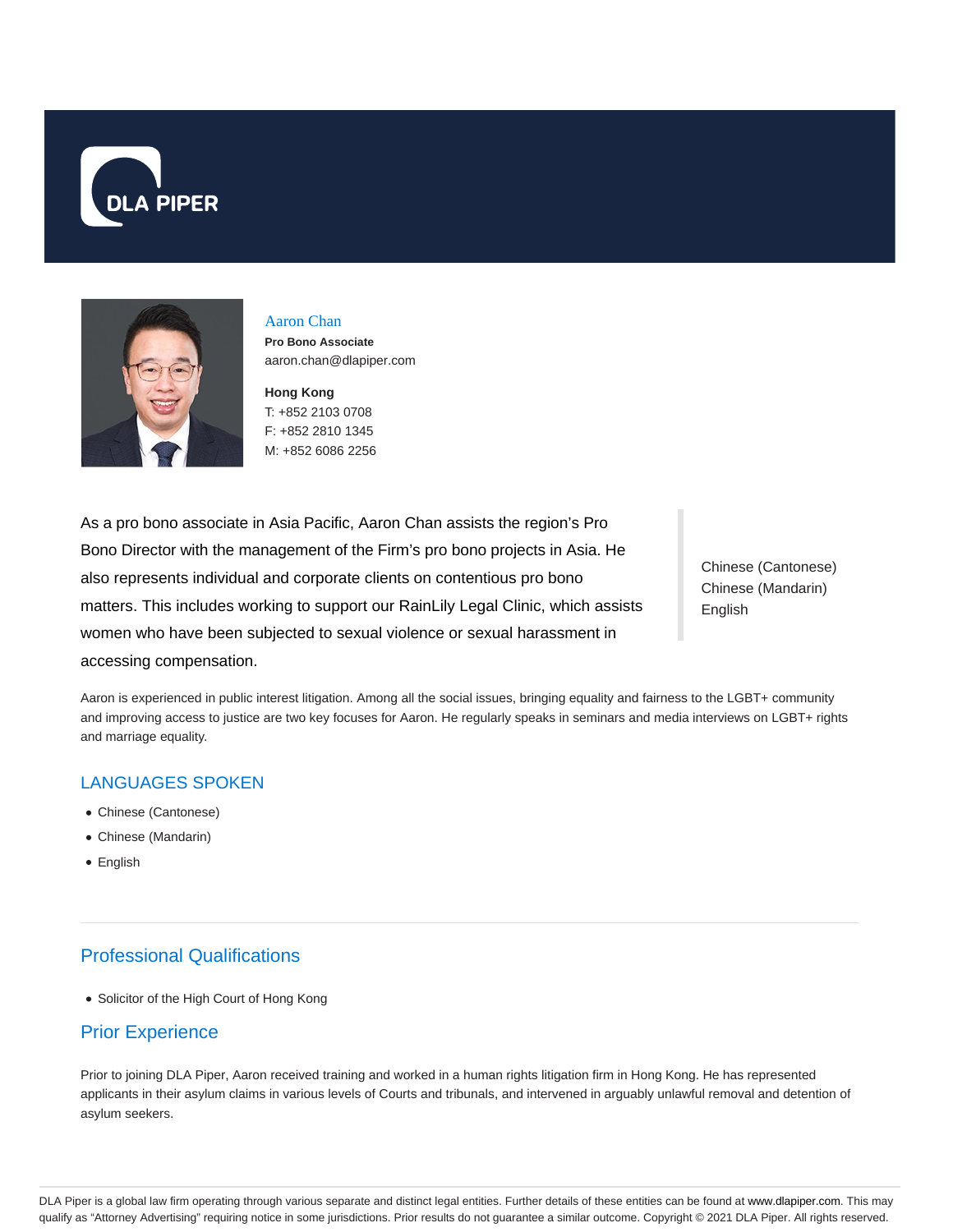Aaron has also advised and represented individual clients who experienced discrimination due to their gender, gender identities, sexual orientation, or disabilities to seek legal remedies. Some of the cases that Aaron has worked on have brought about systemic changes to the social system of Hong Kong.

# **Recognitions**

- Community Business, 2020 Hong Kong LGBT+ Inclusion Awards LGBT+ Youth Champion Award, 2020
- . The Law Society of Hong Kong, Pro Bono and Community Work Recognition Programme Young Lawyer Special Award, 2019
- . The Law Society of Hong Kong, Pro Bono and Community Work Recognition Programme Individual Awards (Gold), 2019

## **Education**

- City University of Hong Kong, PCLL, 2015
- City University of Hong Kong, LLB, Hons, 2014

### **Memberships**

The Law Society of Hong Kong

### INSIGHTS

## **Publications**

Hong Kong Lawyer, Leung Chun Kwong v the Secretary for the Civil Service and others - Lovers in a Dangerous Time: Common Law Protection of Human Rights, published in October 2019

<sup>1</sup>Co-authored with Mr. Mark Daly of Daly & Associates

## **Events**

### Previous

**Please join us to launch Iris Represents**

23 February 2021

### **NEWS**

**DLA Piper Hong Kong office pro bono work recognised by Law Society of Hong Kong**

#### 17 December 2021

DLA Piper has been recognised in The Law Society of Hong Kong's 2021 Pro Bono and Community Work Recognition Programme for its role in supporting local communities.

**DLA Piper recognised in Law Society of Hong Kong's 2020 Pro Bono and Community Service Awards**

DLA Piper is a global law firm operating through various separate and distinct legal entities. Further details of these entities can be found at www.dlapiper.com. This may qualify as "Attorney Advertising" requiring notice in some jurisdictions. Prior results do not guarantee a similar outcome. Copyright © 2021 DLA Piper. All rights reserved.